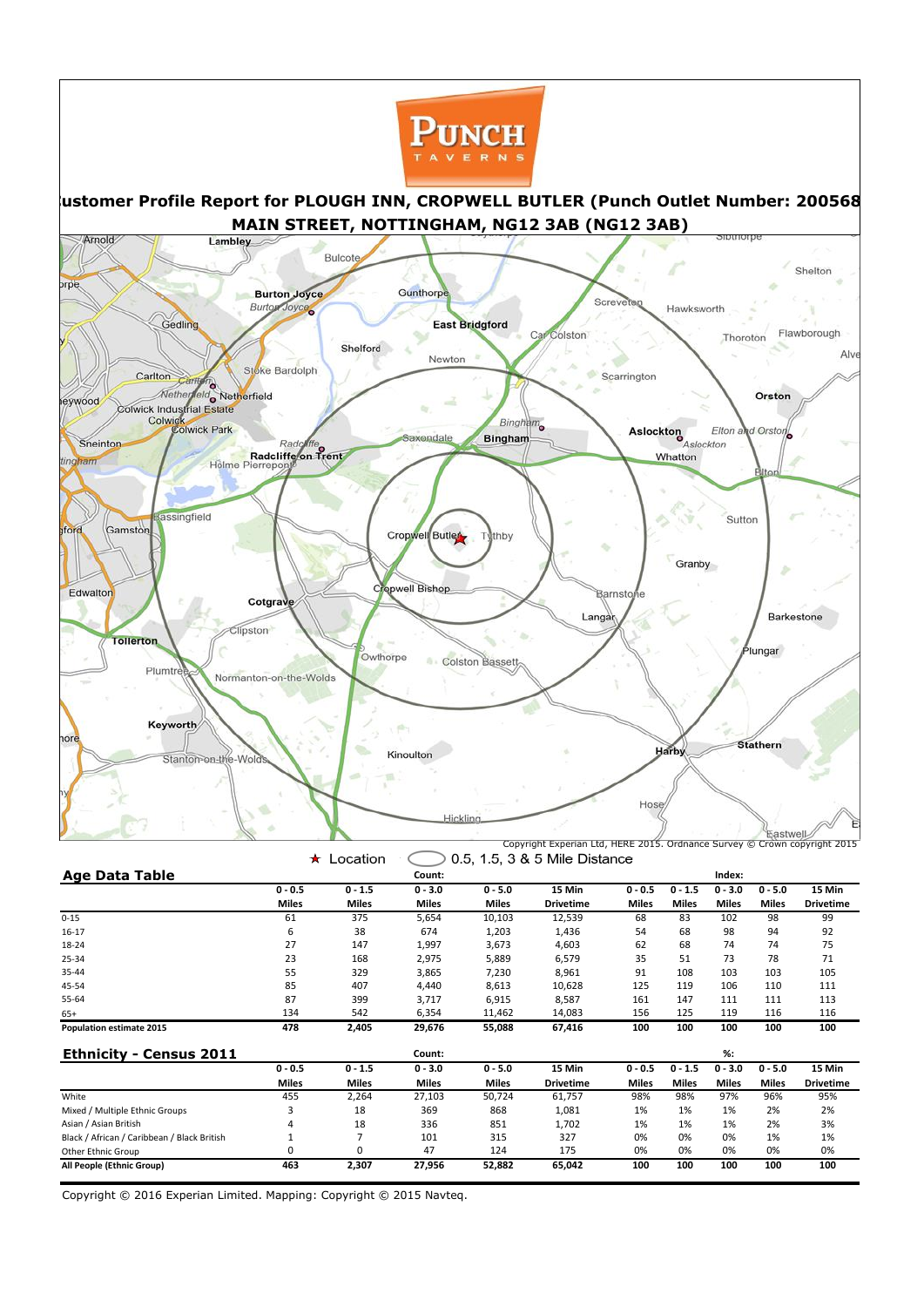| A City Prosperity (18+)            |            |       |        |        | 18     |     | 0        |     |     |            |
|------------------------------------|------------|-------|--------|--------|--------|-----|----------|-----|-----|------------|
| <b>B Prestige Positions (18+)</b>  | 71         | 142   | 3,004  | 6,036  | 7,720  | 238 | 100      | 177 | 193 | 202        |
| <b>C Country Living (18+)</b>      | 197        | 393   | 1,070  | 4,825  | 8,758  | 693 | 290      | 66  | 162 | 240        |
| D Rural Reality (18+)              | 126        | 793   | 1,490  | 3,582  | 4,910  | 445 | 587      | 92  | 120 | 135        |
| <b>E Senior Security (18+)</b>     |            | 72    | 2,850  | 4,293  | 4,450  | 0   | 45       | 150 | 123 | 104        |
| <b>F Suburban Stability (18+)</b>  |            | 233   | 1,826  | 2,488  | 2,256  | 0   | 196      | 128 | 95  | 70         |
| <b>G Domestic Success (18+)</b>    |            | 220   | 4,528  | 6,027  | 11,326 | 0   | 134      | 231 | 167 | 256        |
| <b>H Aspiring Homemakers (18+)</b> |            | 43    | 3,938  | 5,416  | 4,674  |     | 24       | 186 | 139 | 98         |
| I Family Basics (18+)              |            | 0     | 1,825  | 3,359  | 1,964  |     | 0        | 108 | 108 | 52         |
| J Transient Renters (18+)          | 15         | 54    | 403    | 2,572  | 584    | 64  | 48       | 30  | 104 | 19         |
| K Municipal Challenge (18+)        |            |       | 130    | 229    | 130    |     | 0        | 9   | 9   |            |
| L Vintage Value (18+)              |            |       | 1,101  | 1,600  | 1,641  |     | 0        | 75  | 59  | 50         |
| <b>M Modest Traditions (18+)</b>   |            |       | 932    | 1,831  | 932    |     | 0        | 84  | 90  | 37         |
| N Urban Cohesion $(18+)$           |            |       |        |        | 406    |     | $\Omega$ | 0   |     | 15         |
| O Rental Hubs (18+)                |            |       | 210    | 660    | 2,759  |     | 0        | 12  | 20  | 68         |
| Adults 18+ estimate 2015           | <b>409</b> | 1,950 | 23,307 | 42,918 | 52,528 | 100 | 100      | 100 | 100 | <b>100</b> |

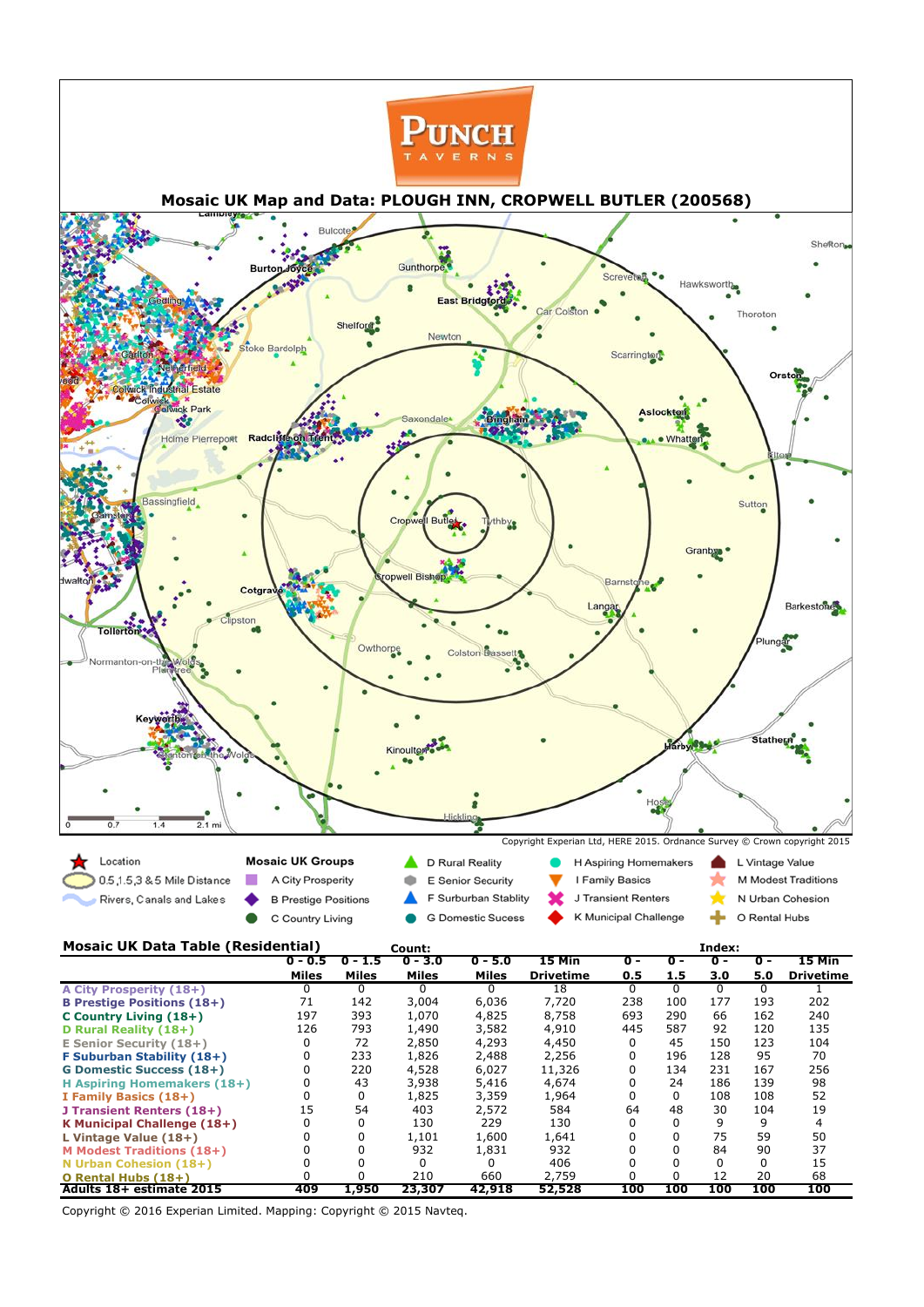| Adults 18+ estimate 2015           | 409 | 100 |  |
|------------------------------------|-----|-----|--|
| O Rental Hubs (18+)                |     |     |  |
| N Urban Cohesion (18+)             |     |     |  |
| <b>M Modest Traditions (18+)</b>   |     |     |  |
| L Vintage Value (18+)              |     |     |  |
| <b>K Municipal Challenge (18+)</b> |     |     |  |
| J Transient Renters (18+)          |     | 64  |  |
| I Family Basics (18+)              |     |     |  |
| <b>H Aspiring Homemakers (18+)</b> |     |     |  |
| <b>G Domestic Success (18+)</b>    |     |     |  |
| <b>F Suburban Stability (18+)</b>  |     |     |  |
| <b>E Senior Security (18+)</b>     |     |     |  |
| D Rural Reality (18+)              | 126 | 445 |  |
| C Country Living (18+)             | 197 | 693 |  |
| <b>B Prestige Positions (18+)</b>  | 71  | 238 |  |
| $\sim$ City 1103 pc. Ity (101)     |     |     |  |

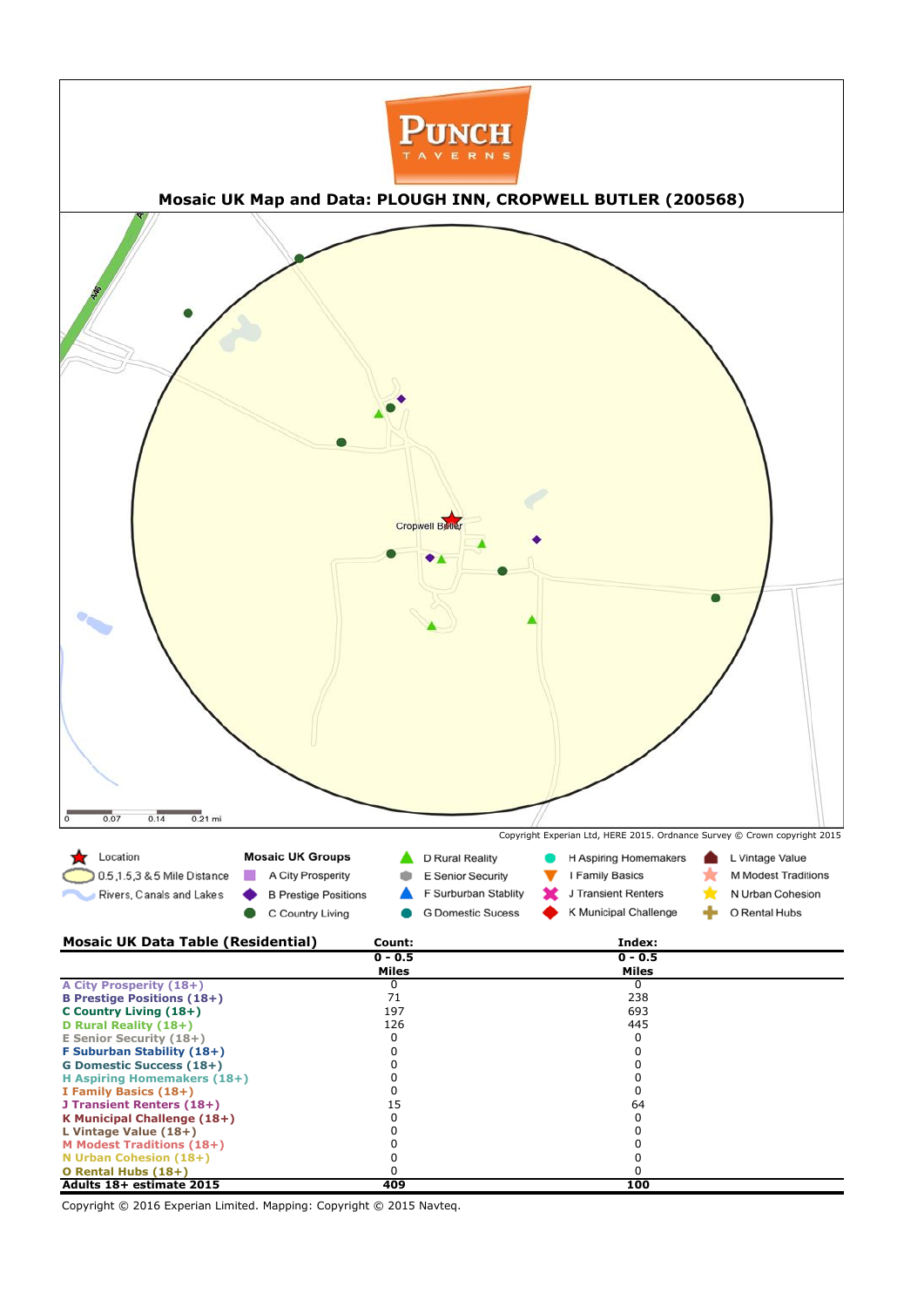| <b>Number of Occasions</b>      | 300 | 1,485 | 20,530 | 37,880 | 44,379 | 100 | 100 | 100 | 100 | <b>100</b> |
|---------------------------------|-----|-------|--------|--------|--------|-----|-----|-----|-----|------------|
| <b>15 Pre Show Meal</b>         |     | 26    | 519    | 885    | 1,067  | 74  | 77  | 112 | 103 | 106        |
| <b>14 Birthday Treat</b>        | 22  | 139   | 1,578  | 2,787  | 3,538  | 111 | 142 | 117 | 112 | 121        |
| <b>13 Date Night</b>            | 29  | 161   | 1,893  | 3,434  | 4,666  | 147 | 165 | 140 | 138 | 160        |
| <b>12 Midweek Meal Deal</b>     | 21  | 79    | 708    | 1,638  | 1,821  | 169 | 129 | 83  | 105 | 99         |
| <b>11 Household Outing</b>      | 17  | 87    | 1,575  | 2,743  | 2,806  | 77  | 80  | 104 | 98  | 86         |
| <b>10 Wining and Dining</b>     | 29  | 177   | 2,461  | 4,184  | 5,219  | 104 | 128 | 129 | 119 | 127        |
| <b>09 Leisurely Lunch</b>       | 37  | 150   | 1,809  | 3,316  | 4,051  | 151 | 124 | 108 | 107 | 112        |
| <b>08 Student Social</b>        | 12  | 63    | 725    | 1,447  | 2,156  | 103 | 109 | 91  | 98  | 125        |
| <b>07 Sporting Pints</b>        | 6   | 40    | 1,079  | 2,041  | 2,175  | 22  | 29  | 57  | 59  | 53         |
| <b>06 Business and Pleasure</b> | 24  | 61    | 637    | 1,267  | 2,111  | 186 | 96  | 72  | 78  | 111        |
| 05 Out On The Town              | 9   | 74    | 1,532  | 2,868  | 3,248  | 36  | 60  | 90  | 91  | 88         |
| <b>04 Weekend Millionaires</b>  | 11  | 82    | 1,777  | 3,178  | 2,681  | 43  | 64  | 100 | 97  | 70         |
| 03 Everyday is Friday           | 16  | 86    | 1,274  | 2,352  | 2,585  | 89  | 97  | 104 | 104 | 97         |
| <b>02 Early Doors</b>           | 22  | 117   | 1,608  | 2,947  | 3,011  | 105 | 112 | 112 | 111 | 97         |

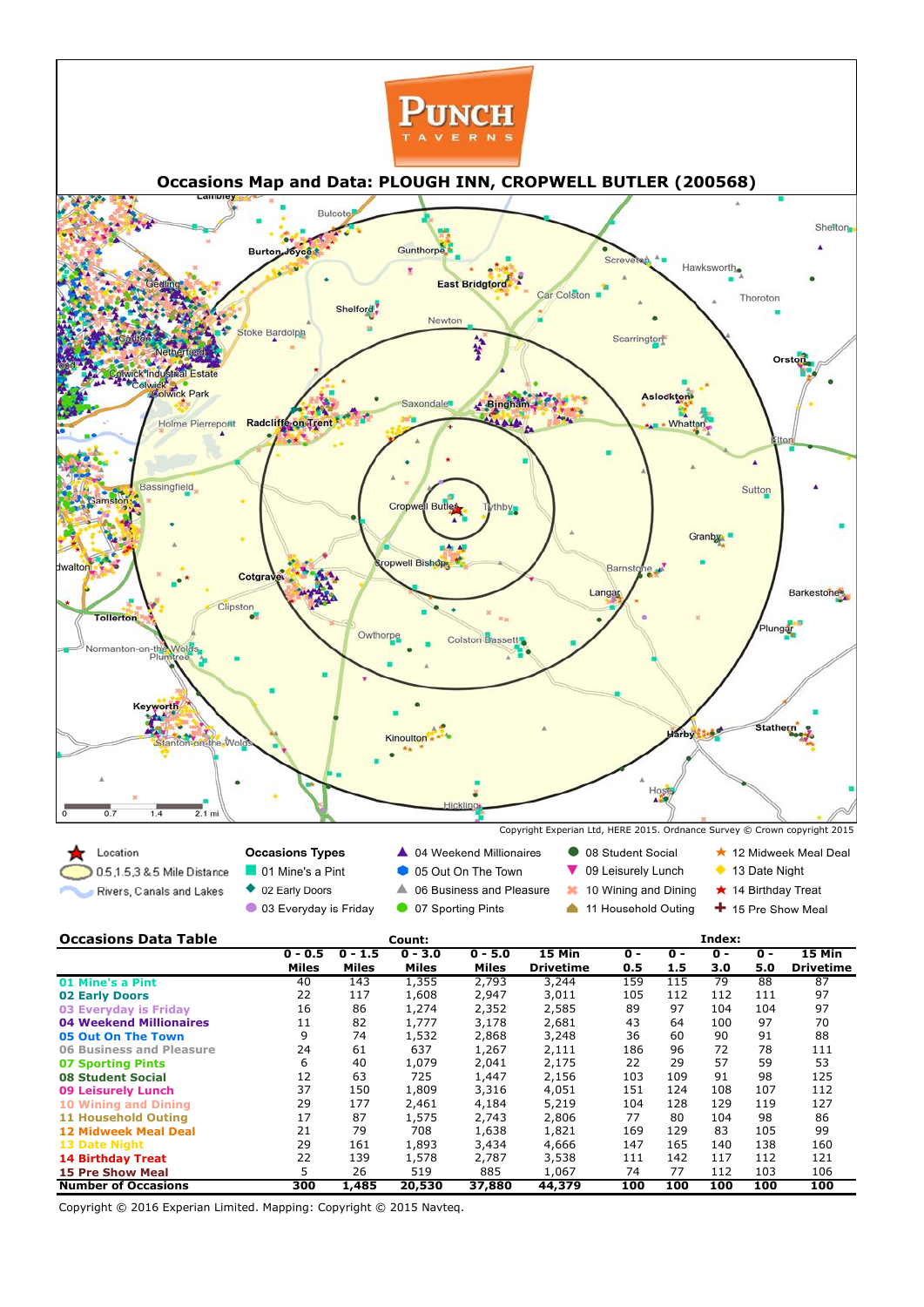**Competition Type Summary Table**



|                           | $0 - 0.5$    | $0 - 1.5$    | $0 - 3.0$    | $0 - 5.0$    |
|---------------------------|--------------|--------------|--------------|--------------|
| <b>Reporting Category</b> | <b>Miles</b> | <b>Miles</b> | <b>Miles</b> | <b>Miles</b> |
| Café / Wine Bar           |              |              |              |              |
| Circuit Bar               |              |              |              |              |
| <b>Community Local</b>    |              |              | 14           | 26           |
| Dry Led                   |              |              |              |              |
| <b>Branded Food Pub</b>   |              |              |              |              |
| Rural                     |              |              |              |              |
| Other                     |              |              |              |              |
| <b>Total</b>              |              |              | 39           | -            |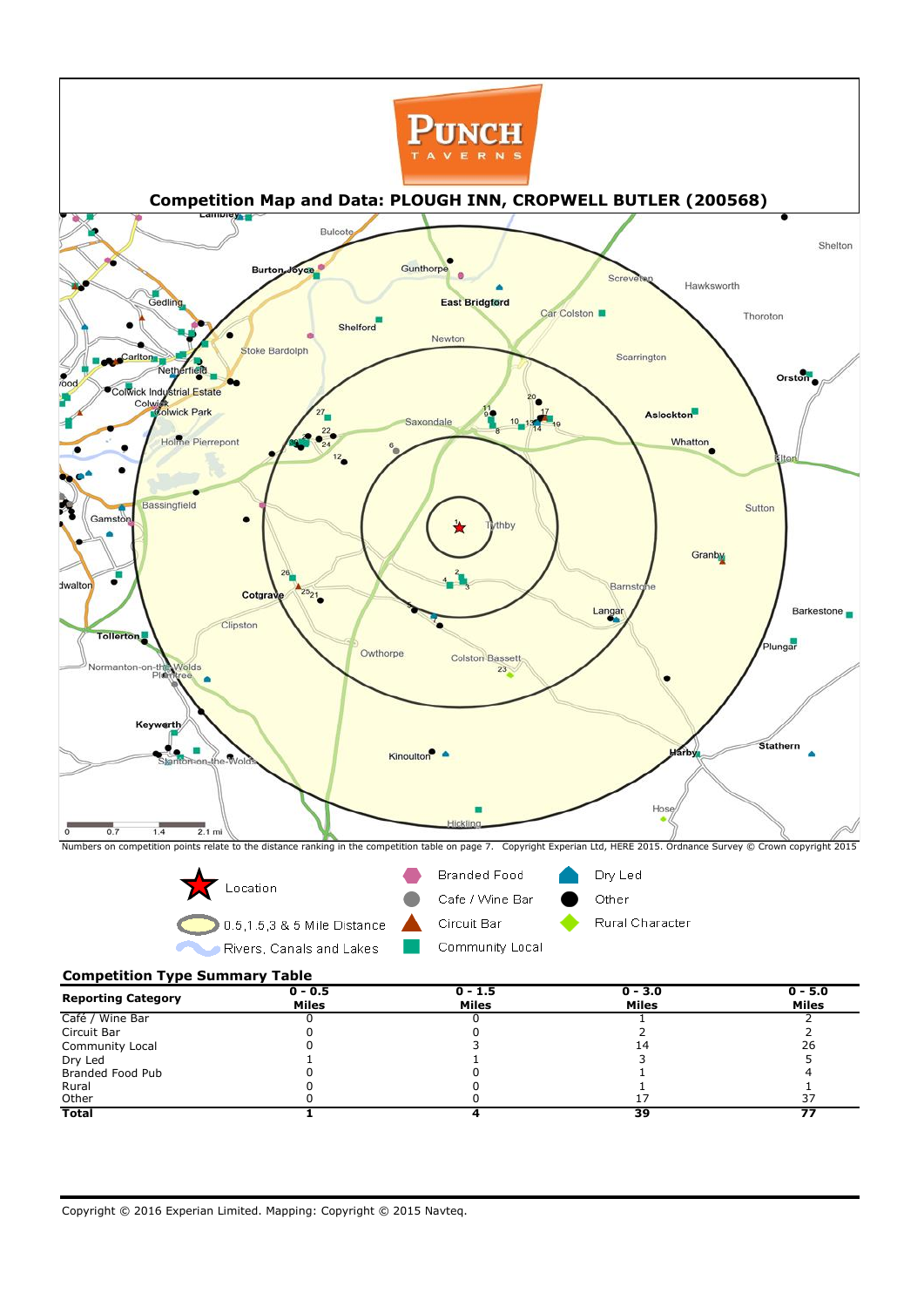## **Competition Type Summary Table**



| <b>Reporting Category</b> | $0 - 0.5$    |  |
|---------------------------|--------------|--|
|                           | <b>Miles</b> |  |
| Café / Wine Bar           | U            |  |
| Circuit Bar               | U            |  |
| Community Local           | υ            |  |
| Dry Led                   |              |  |
| Branded Food Pub          | υ            |  |
| Rural                     |              |  |
| Other                     | 0            |  |
| <b>Total</b>              |              |  |